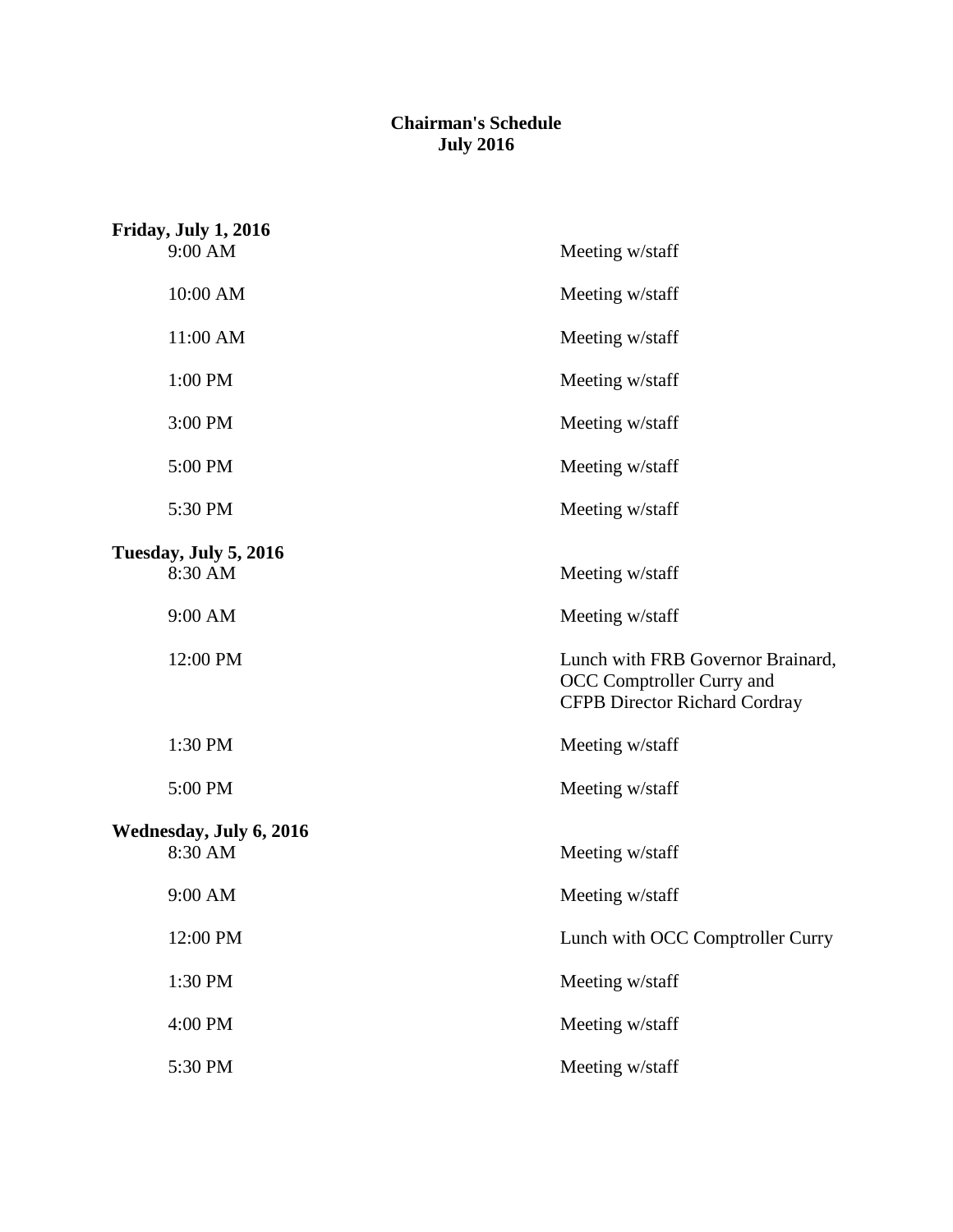| Thursday, July 7, 2016        |                                                                                                                                 |
|-------------------------------|---------------------------------------------------------------------------------------------------------------------------------|
| 9:00 AM                       | Meeting w/staff                                                                                                                 |
| 11:00 AM                      | Meeting w/staff                                                                                                                 |
| 12:30 PM                      | Meeting with Michael Grant,<br>President, National Bankers<br>Association, and Alden McDonald,<br>President & CEO, Liberty Bank |
| 2:30 PM                       | Meeting w/staff                                                                                                                 |
| 5:00 PM                       | Meeting with Congressman Lamar<br>Smith, Rayburn House Office<br><b>Building</b>                                                |
| Friday, July 8, 2016          |                                                                                                                                 |
| 8:30 AM                       | Meeting w/staff                                                                                                                 |
| 9:30 AM                       | Meeting w/staff                                                                                                                 |
| 10:30 AM                      | Meeting w/staff                                                                                                                 |
| 11:00 AM                      | Meeting w/staff                                                                                                                 |
| 12:00 PM                      | Meeting w/FDIC Vice Chairman<br>Hoenig                                                                                          |
| 1:00 PM                       | Meeting w/staff                                                                                                                 |
| 4:00 PM                       | Meeting w/staff                                                                                                                 |
| 5:00 PM                       | Meeting w/staff                                                                                                                 |
| <b>Monday, July 11, 2016</b>  |                                                                                                                                 |
| 8:30 AM                       | Meeting w/staff                                                                                                                 |
| 9:30 AM                       | Meeting w/staff                                                                                                                 |
| <b>Tuesday, July 12, 2016</b> |                                                                                                                                 |
| 8:30 AM                       | Meeting w/staff                                                                                                                 |
| 11:00 AM                      | Meeting w/staff                                                                                                                 |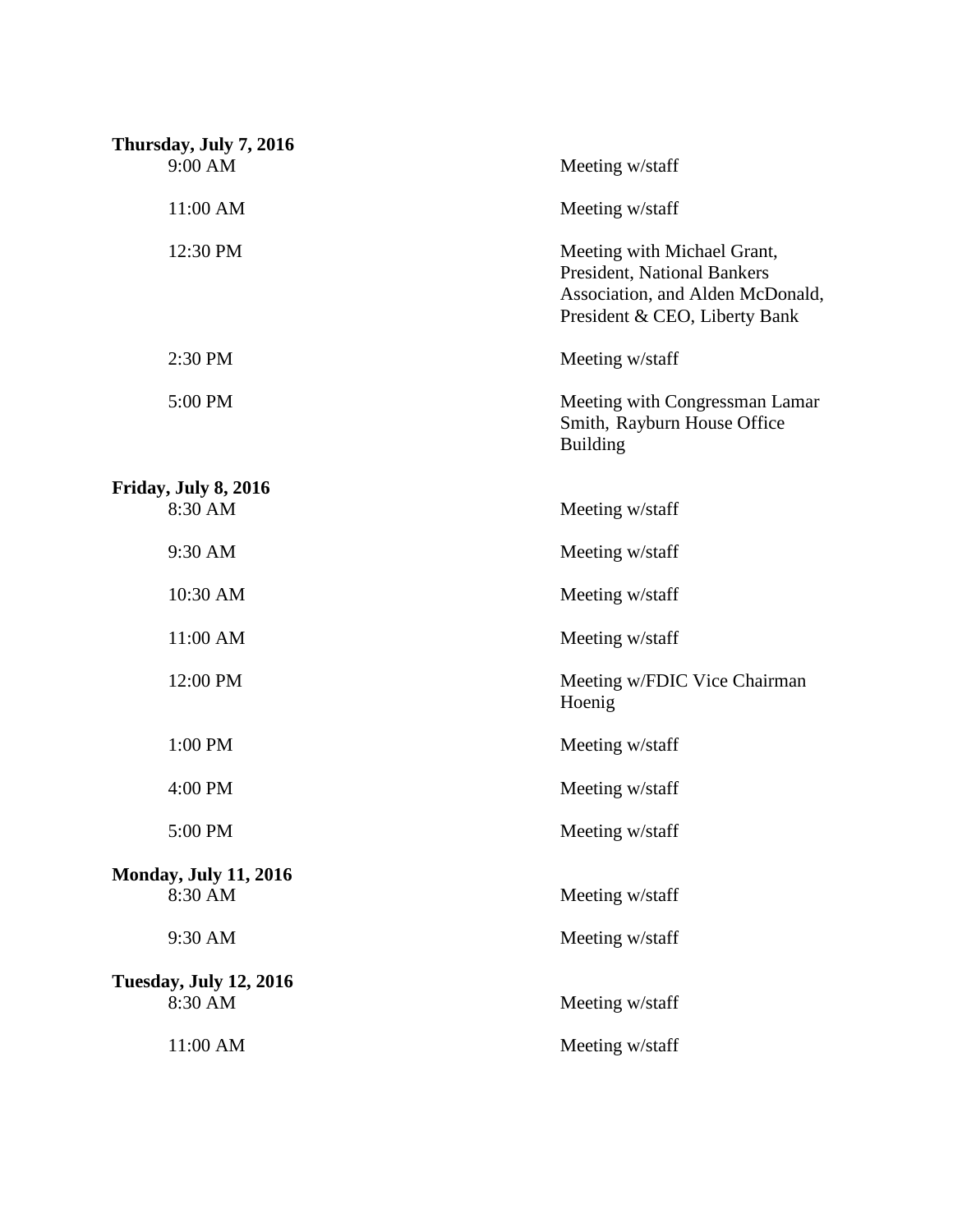| Wednesday, July 13, 2016                |                                                                                         |
|-----------------------------------------|-----------------------------------------------------------------------------------------|
| 8:30 AM                                 | Meeting w/staff                                                                         |
| 9:30 AM                                 | Meeting w/staff                                                                         |
| 10:00 AM                                | Statement, U.S. House Committee<br>on Oversight and Government<br><b>Reform Hearing</b> |
| 2:30 PM                                 | Meeting w/staff                                                                         |
| Thursday, July 14, 2016                 |                                                                                         |
| 8:00 AM                                 | Meeting w/staff                                                                         |
| 10:00 AM                                | Statement, U.S. House Committee<br>on Science, Space and Technology<br>Hearing          |
| 2:30 PM                                 | Meeting w/staff                                                                         |
| 3:30 PM                                 | Meeting w/staff                                                                         |
| 4:30 PM                                 | Meeting w/staff                                                                         |
| <b>Friday, July 15, 2016</b>            |                                                                                         |
| 8:30 AM                                 | Meeting w/staff                                                                         |
| 9:00 AM                                 | Meeting w/staff                                                                         |
| 11:00 AM                                | Meeting w/staff                                                                         |
| 12;00 PM                                | Lunch w/FDIC Vice Chairman<br>Hoenig                                                    |
| 2:00 PM                                 | Meeting w/staff                                                                         |
| 2:30 PM                                 | Meeting w/staff                                                                         |
| 3:30 PM                                 | Meeting w/staff                                                                         |
| 4:00 PM                                 | Meeting w/staff                                                                         |
| 4:30 PM                                 | Meeting w/staff                                                                         |
| <b>Monday, July 18, 2016</b><br>9:00 AM | Meeting w/staff                                                                         |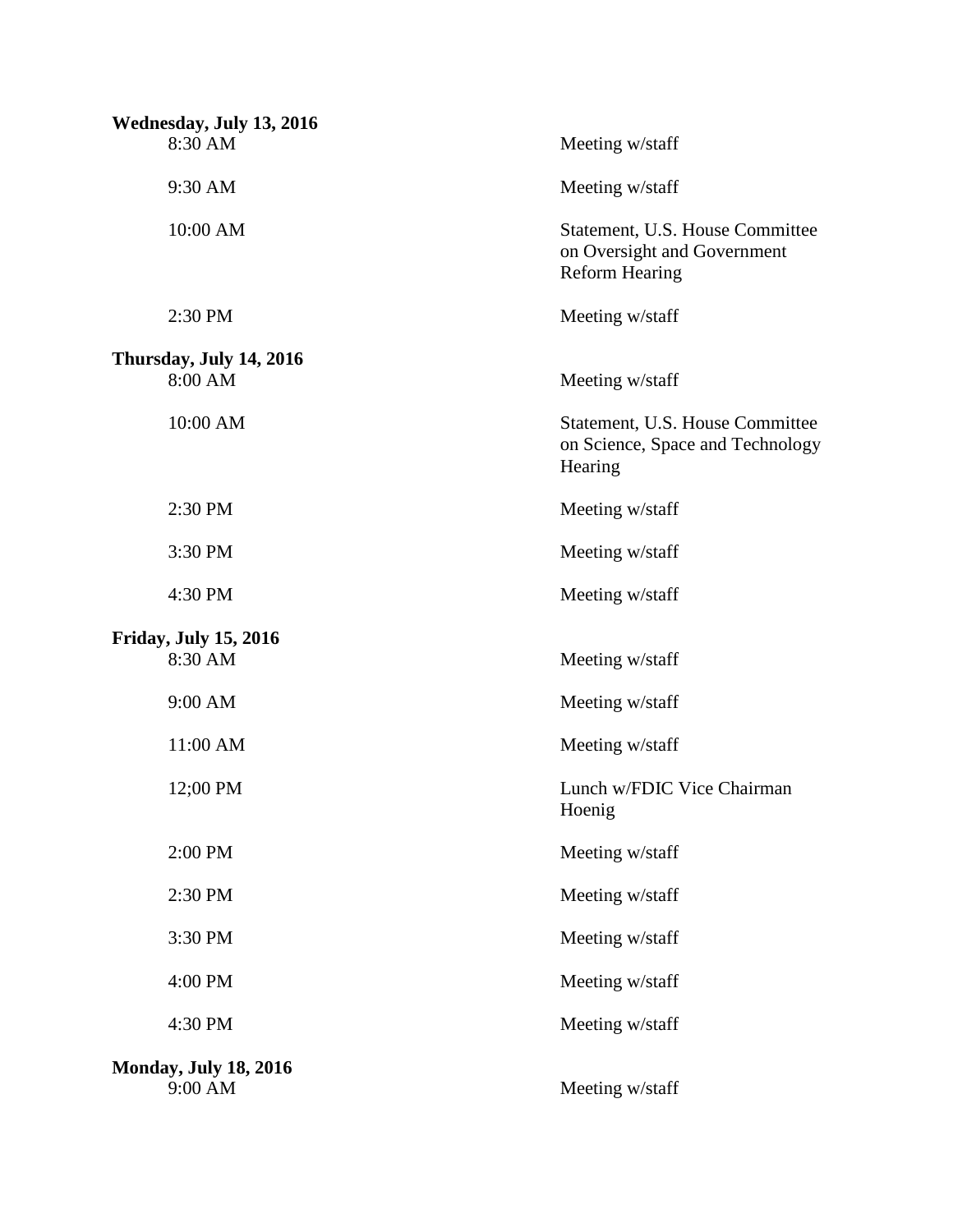| 9:30 AM                                  | Meeting w/staff                                                                         |
|------------------------------------------|-----------------------------------------------------------------------------------------|
| 10:30 AM                                 | Meeting w/staff                                                                         |
| 11:00 AM                                 | Meeting w/staff                                                                         |
| 12:00 PM                                 | Lunch with Mike Bradfield                                                               |
| 1:30 PM                                  | Meeting w/staff                                                                         |
| 3:00 PM                                  | Attend FSOC Principal's Meeting                                                         |
| <b>Tuesday, July 19, 2016</b><br>8:30 AM | Breakfast meeting with European<br>Commission Vice President, Mr.<br>Valdis Dombrovskis |
| 12:00 PM                                 | Meeting w/staff                                                                         |
| 2:00 PM                                  | <b>Attend FBIIC Senior Leaders'</b><br>Meeting, U.S. Treasury                           |
| 4:30 PM                                  | Meeting w/staff                                                                         |
| 5:00 PM                                  | Meeting with European Parliament<br><b>ECON</b> Delegation                              |
| 5:30 PM                                  | <b>Attend FDIC Advisory Committee</b><br>on Community Banking Reception                 |
| Wednesday, July 20, 2016<br>8:30 AM      | Meeting w/staff                                                                         |
|                                          |                                                                                         |
| 9:00 AM                                  | Attend Meeting of the FDIC<br><b>Advisory Committee on Community</b><br>Banking         |
| 3:00 PM                                  | Meeting w/staff                                                                         |
| 5:00 PM                                  | Meeting w/staff                                                                         |
| Thursday, July 21, 2016<br>8:00 AM       | Breakfast with Doyle Bartlett, Eris<br>Group                                            |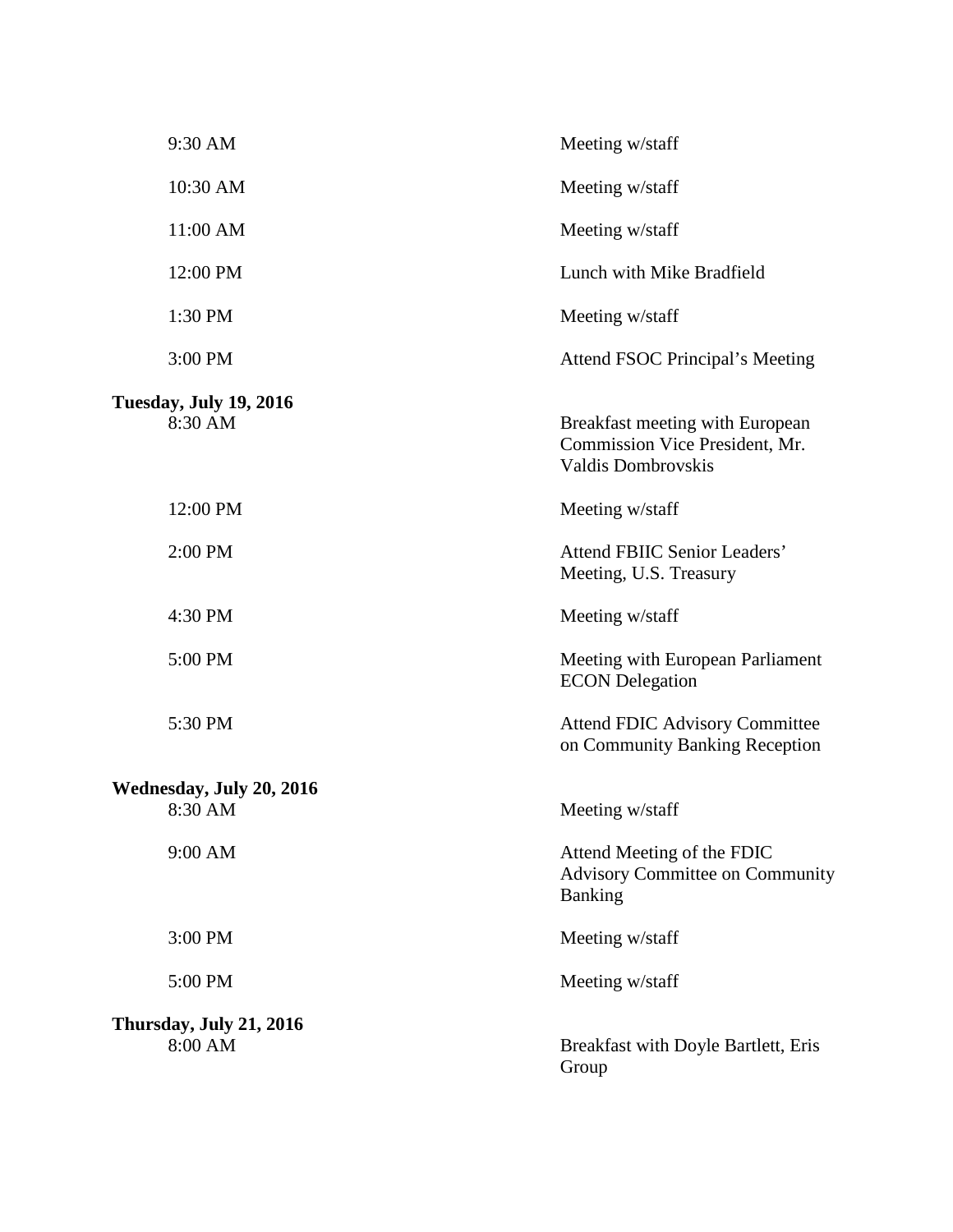| 9:00 AM                                 | Meeting w/staff                                         |
|-----------------------------------------|---------------------------------------------------------|
| 9:30 AM                                 | Meeting w/staff                                         |
| 10:00 AM                                | Meeting with Bill Kroener, Sullivan<br>& Cromwell, LLP  |
| 12:00 PM                                | Lunch with Debbie Matz, Former<br><b>NCUA Chairman</b>  |
| 2:00 PM                                 | Interview job candidate                                 |
| 3:00 PM                                 | Meeting w/staff                                         |
| 4:00 PM                                 | Meeting w/staff                                         |
| 5:00 PM                                 | Meeting w/staff                                         |
| <b>Friday, July 22, 2016</b><br>8:00 AM | Breakfast with Ed Yingling,<br>Covington & Burling, LLP |
| 9:30 AM                                 | Meeting w/staff                                         |
| 10:30 AM                                | Meeting w/staff                                         |
| 11:00 AM                                | Meeting w/staff                                         |
| 11:30 AM                                | Meeting w/staff                                         |
| 12:00 PM                                | Lunch w/Leslie Woolley                                  |
| 1:30 PM                                 | Meeting w/staff                                         |
| 2:00 PM                                 | Meeting w/staff                                         |
| 3:00 PM                                 | Meeting w/staff                                         |
| 3:30 PM                                 | Meeting w/staff                                         |
| 4:00 PM                                 | Meeting w/staff                                         |
| 4:30 PM                                 | Meeting w/staff                                         |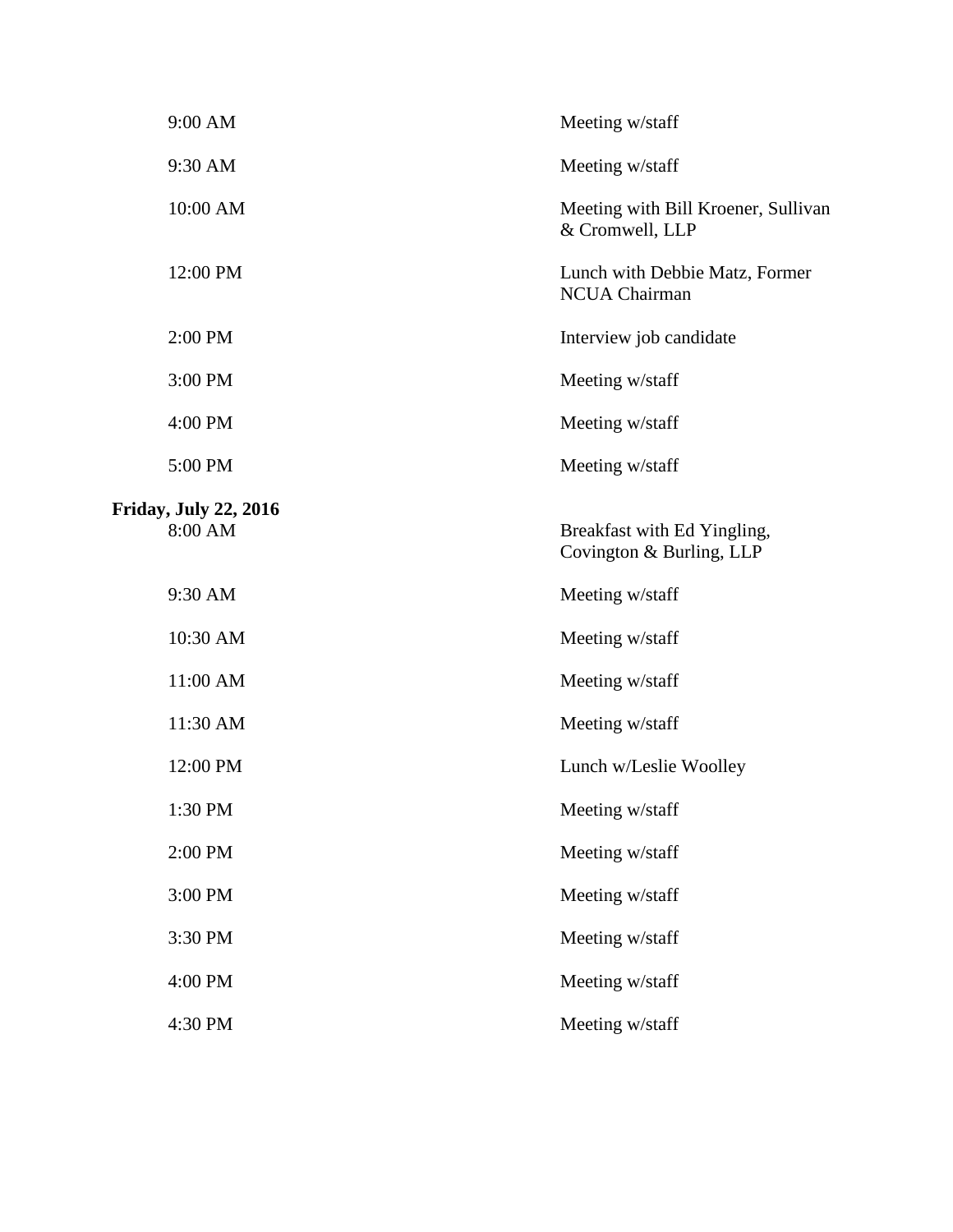| <b>Monday, July 25, 2016</b>             |                                        |
|------------------------------------------|----------------------------------------|
| 10:30 AM                                 | Meeting w/staff                        |
| 1:30 PM                                  | Meeting w/staff                        |
| 3:30 PM                                  | Meeting w/FDIC Vice Chairman<br>Hoenig |
| 4:30 PM                                  | Meeting w/staff                        |
| 5:00 PM                                  | Meeting w/staff                        |
| 5:30 PM                                  | Meeting w/staff                        |
|                                          |                                        |
| <b>Tuesday, July 26, 2016</b><br>9:30 AM | Meeting w/staff                        |
| 10:00 AM                                 | Meeting w/staff                        |
| 4:00 PM                                  | Meeting w/staff                        |
| 4:30 PM                                  | Meeting w/staff                        |

PM Travel to Korea thru Friday, July 29, 2016: Give remarks for Korea Deposit Insurance Corporation's 20<sup>th</sup> Anniversary

| <b>Friday, June 29, 2016</b> |                 |
|------------------------------|-----------------|
| 1:30 PM                      | Meeting w/staff |
| 2:00 PM                      | Meeting w/staff |
| 3:30 PM                      | Meeting w/staff |
| 4:30 PM                      | Meeting w/staff |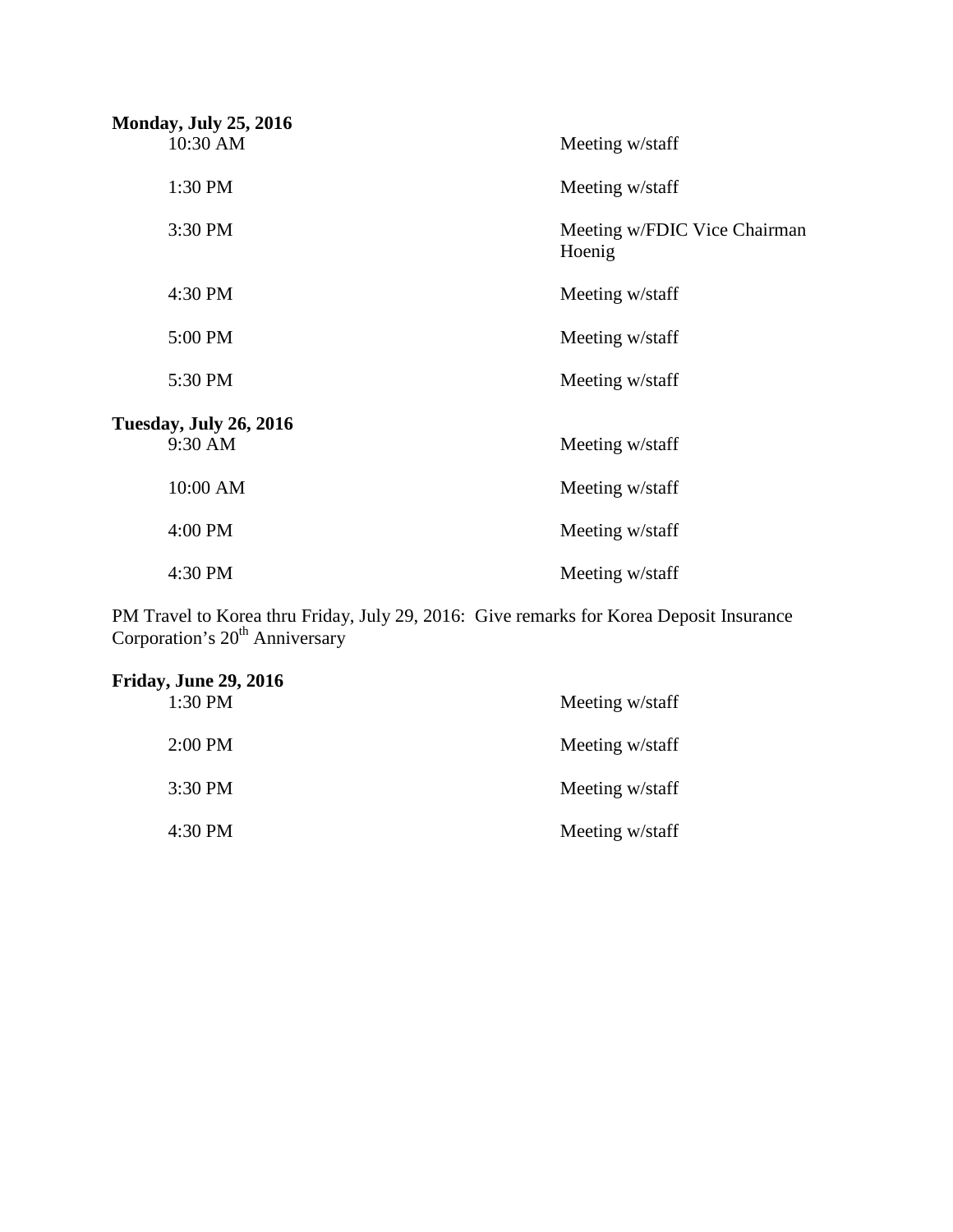### **Chairman's Schedule August 2016**

| Monday, August 1, 2016             |                                                           |
|------------------------------------|-----------------------------------------------------------|
| 9:00 AM                            | Meeting w/staff                                           |
| 9:30 AM                            | Meeting w/staff                                           |
| 10:00 AM                           | Meeting w/staff                                           |
| 10:30 AM                           | Meeting w/staff                                           |
| 11:00 AM                           | Meeting w/staff                                           |
| 12:00 PM                           | Lunch w/FRB Governor Tarullo<br>and OCC Comptroller Curry |
| 2:00 PM                            | Meeting w/staff                                           |
| 2:30 PM                            | Meeting w/staff                                           |
| 3:00 PM                            | Meeting w/staff                                           |
| 3:30 PM                            | Meeting w/staff                                           |
| 4:00 PM                            | Meeting w/staff                                           |
| 5:00 PM                            | Meeting w/staff                                           |
| 5:30 PM                            | Meeting w/staff                                           |
| Tuesday, August 2, 2016<br>8:00 AM | Breakfast w/Antonio Weiss,<br><b>US</b> Treasury          |
| 9:30 AM                            | Meeting w/staff                                           |
| 10:30 AM                           | Meeting w/staff                                           |
| 11:00 AM                           | Meeting w/staff                                           |
| $1:00 \; \mathrm{PM}$              | Meeting w/staff                                           |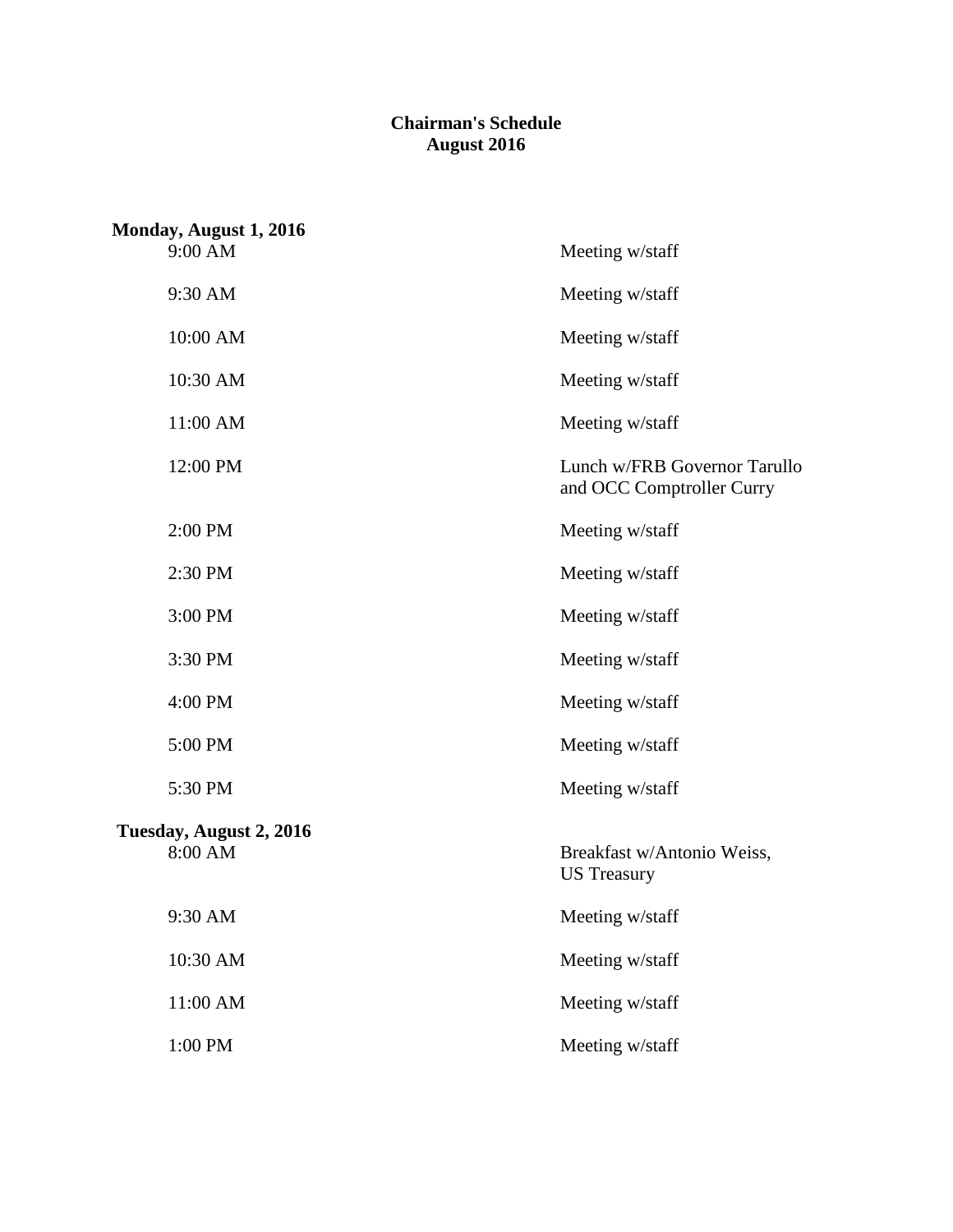| 2:00 PM                                     | Meeting w/President Tim Adams and<br>Members of the Institute of<br>International Finance (IIF) Board of<br><b>Directors</b> |
|---------------------------------------------|------------------------------------------------------------------------------------------------------------------------------|
| 3:30 PM                                     | Meeting w/staff                                                                                                              |
| 4:00 PM                                     | Meeting w/staff                                                                                                              |
| 4:30 PM                                     | Meeting w/staff                                                                                                              |
| <b>Wednesday, August 3, 2016</b><br>8:00 AM | Breakfast w/OCC Comptroller Curry                                                                                            |
| 9:30 AM                                     | Meeting w/staff                                                                                                              |
| 11:00 AM                                    | Meeting w/staff                                                                                                              |
| 2:00 PM                                     | Meeting w/staff                                                                                                              |
| 2:30 PM                                     | Meeting w/staff                                                                                                              |
| 4:30 PM                                     | <b>Attend Patrick Pinschmidt Award</b><br>Ceremony, US Treasury                                                              |
| 5:30 PM                                     | <b>Attend Reception for Joint</b><br>FDIC/OCC Mutual<br>Forum, FDIC                                                          |
| Thursday, August 4, 2016                    |                                                                                                                              |
| 8:00 AM                                     | Remarks at Joint FDIC/OCC Mutual<br>Forum, FDIC                                                                              |
| 10:30 AM                                    | Meeting w/staff                                                                                                              |
| 1:00 PM                                     | Meeting w/staff                                                                                                              |
| 3:00 PM                                     | Meeting w/staff                                                                                                              |
| 4:30 PM                                     | Meeting w/staff                                                                                                              |
| Friday, August 5, 2016                      |                                                                                                                              |
| 9:30 AM                                     | Meeting w/staff                                                                                                              |
| 10:30 AM                                    | Meeting w/staff                                                                                                              |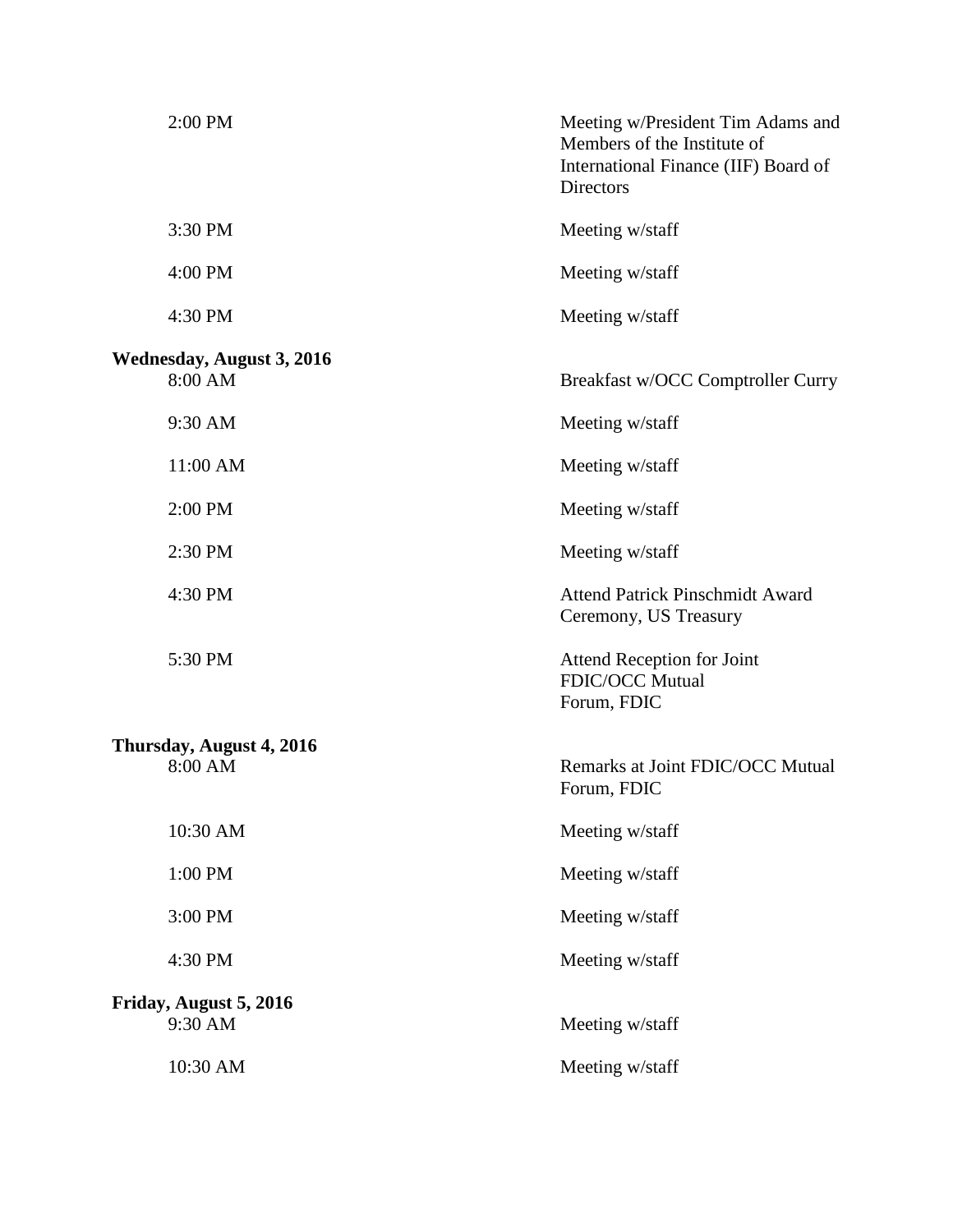| 12:00 PM                   | Lunch w/Elise Bean                                     |
|----------------------------|--------------------------------------------------------|
| 1:30 PM                    | Meeting w/staff                                        |
| 2:00 PM                    | Meeting w/FDIC Vice Chairman<br>Hoenig                 |
| 3:00 PM                    | Meeting w/staff                                        |
| 3:30 PM                    | Meeting w/staff                                        |
| 4:00 PM                    | Meeting w/staff                                        |
| 4:30 PM                    | Meeting w/staff                                        |
| Monday, August 8, 2016     |                                                        |
| 9:00 AM                    | Meeting w/staff                                        |
| 9:30 AM                    | Meeting w/staff                                        |
| 10:00 AM                   | Meeting w/staff                                        |
| 11:30 AM                   | Meeting w/staff                                        |
| 2:30 PM                    | Meeting w/staff                                        |
| Tuesday, August 9, 2016    |                                                        |
| 8:00 AM                    | <b>Breakfast w/Pat Mulloy</b>                          |
| 10:00 AM                   | Meeting w/FDIC Vice Chairman<br>Hoenig                 |
| 12:00 PM                   | Lunch w/Sarah Raskin, Deputy<br>Secretary, US Treasury |
| 2:00 PM                    | Meeting w/staff                                        |
| 4:00 PM                    | Meeting w/staff                                        |
| 5:00 PM                    | Meeting w/staff                                        |
| Wednesday, August 10, 2016 |                                                        |
| 9:00 AM                    | Meeting w/staff                                        |
| 9:30 AM                    | Meeting w/staff                                        |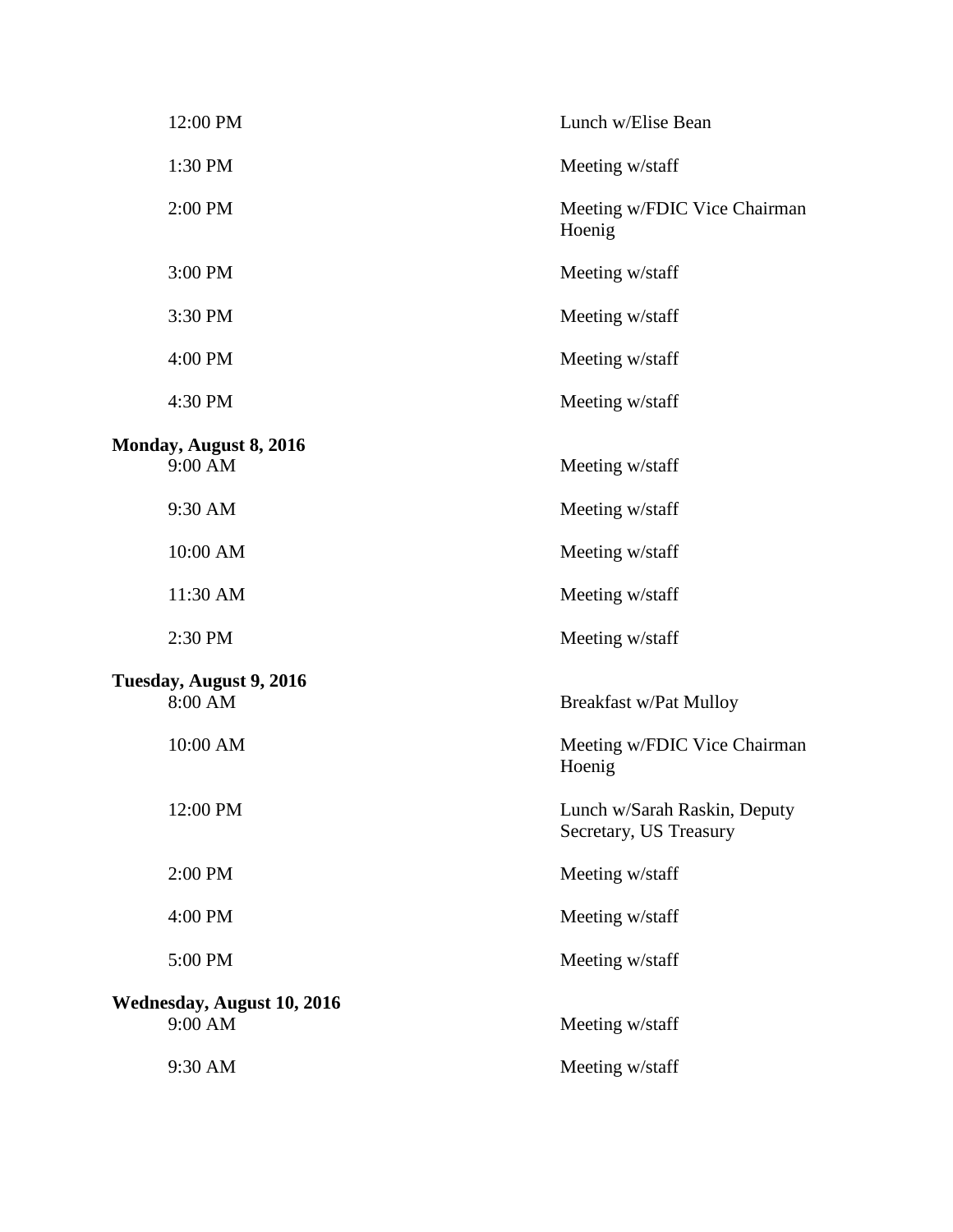| 10:00 AM                  | Meeting w/staff                                                         |
|---------------------------|-------------------------------------------------------------------------|
| 11:30 AM                  | Meeting w/staff                                                         |
| 12:00 PM                  | Lunch w/Gregg Richard, Legislative<br><b>Assistant to Senator Crapo</b> |
| 1:00 PM                   | Meeting w/staff                                                         |
| 2:00 PM                   | Meeting w/staff                                                         |
| 4:00 PM                   | Meeting w/staff                                                         |
|                           |                                                                         |
| Thursday, August 11, 2016 |                                                                         |
| 9:30 AM                   | Meeting w/staff                                                         |
| 11:30 AM                  | Meeting w/staff                                                         |
| 12:00 AM                  | Lunch w/Simon Johnson,<br>Professor, MIT                                |
| 1:30 PM                   | Meeting w/staff                                                         |
| 2:30 PM                   | Meeting w/staff                                                         |
| 3:30 PM                   | Meeting w/Secretary Lew,<br><b>US</b> Treasury                          |
| 5:00 PM                   | Meeting w/staff                                                         |
| Friday, August 12, 2016   |                                                                         |
| 9:00 AM                   | Meeting w/staff                                                         |
|                           |                                                                         |
| 9:30 AM                   | Meeting w/staff                                                         |
| 10:00 AM                  | Meeting w/staff                                                         |
| 11:00 AM                  | Meeting w/staff                                                         |
| 12:00 PM                  | Lunch w/Jim Wigand,<br>Milstein and Co.                                 |
| 1:30 PM                   | Meeting w/staff                                                         |
| 2:00 PM                   | Meeting w/staff                                                         |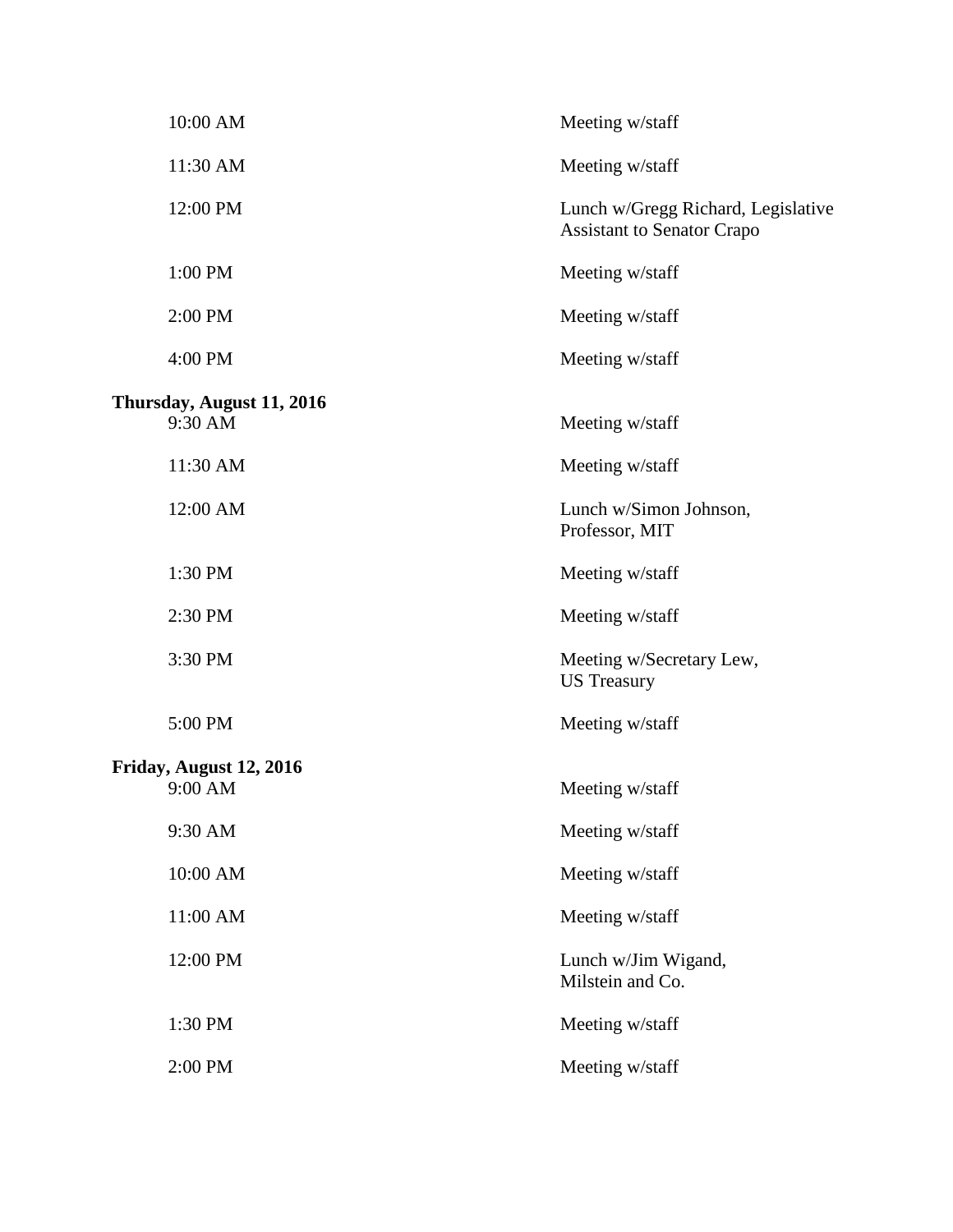| 2:30 PM                            | Meeting w/staff                                    |
|------------------------------------|----------------------------------------------------|
| 3:00 PM                            | Meeting w/staff                                    |
| Monday, August 15, 2016<br>9:00 AM | Meeting w/staff                                    |
| 9:30 AM                            | Meeting w/staff                                    |
| 10:00 AM                           | Meeting w/staff                                    |
| 11:00 AM                           | Meeting w/staff                                    |
| 3:30 PM                            | Meeting w/staff                                    |
| Tuesday, August 16, 2016           |                                                    |
| 10:00 AM                           | <b>Board Meeting</b>                               |
| 12:00 PM                           | Lunch w/CFPB Director Cordray                      |
| 1:30 PM                            | Meeting w/staff                                    |
| 2:00 PM                            | Meeting w/staff                                    |
| 4:00 PM                            | Meeting w/staff                                    |
| 5:00 PM                            | Meeting w/staff                                    |
| Wednesday, August 17, 2016         |                                                    |
| 8:30 AM                            | Breakfast w/Cyrus Amir-Mokri,<br>J.P. Morgan Chase |
| 9:30 AM                            | Meeting w/staff                                    |
| 10:00 AM                           | Meeting w/staff                                    |
| 12:00 PM                           | Lunch w/FDIC Vice Chairman<br>Hoenig               |
| 1:00 PM                            | Meeting w/staff                                    |
| 2:30 PM                            | Meeting w/staff                                    |
| 3:30 PM                            | Meeting w/staff                                    |
| 4:30 PM                            | Meeting w/staff                                    |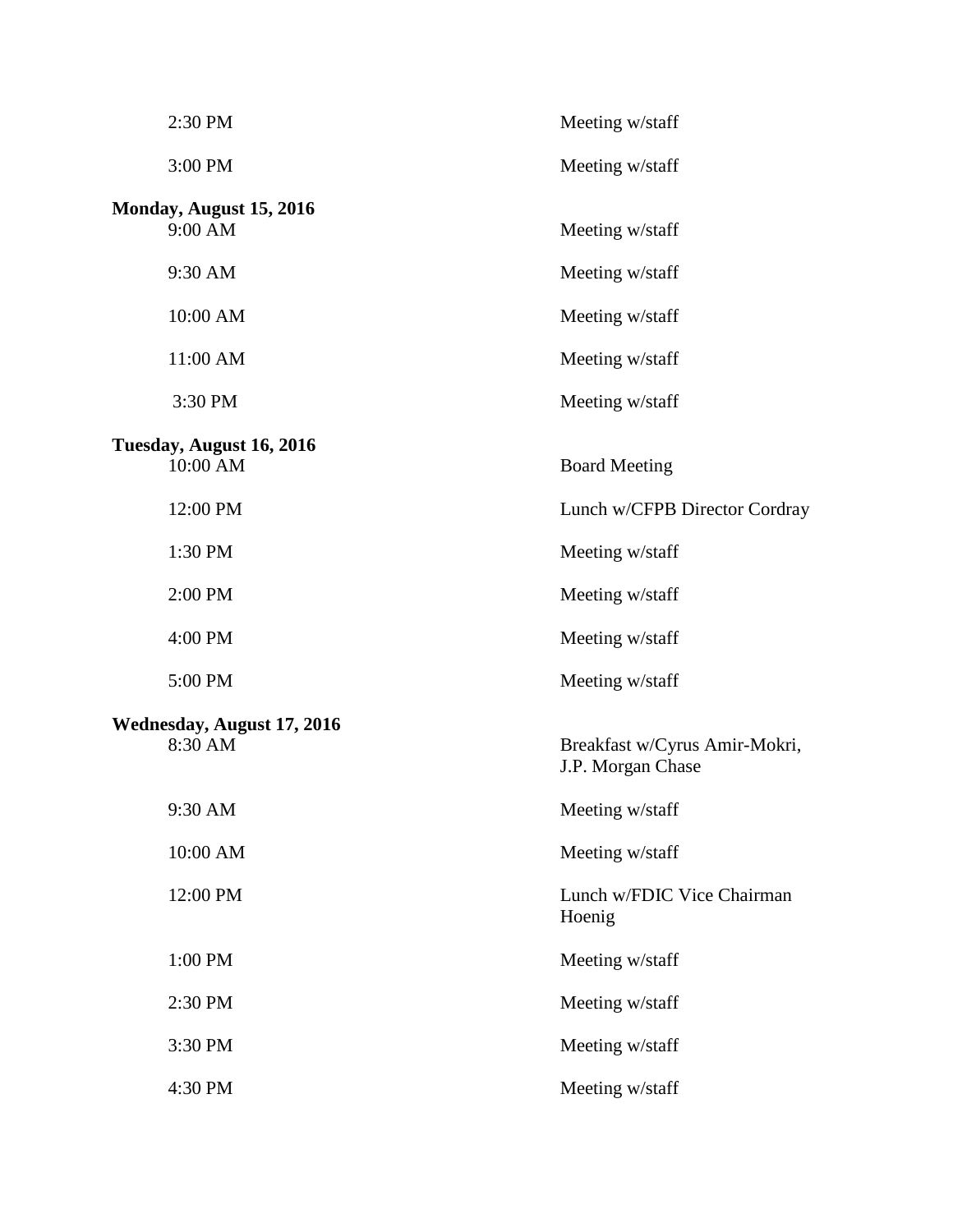| Thursday, August 18, 2016 |                 |
|---------------------------|-----------------|
| 9:00 AM                   | Meeting w/staff |
| 10:00 AM                  | Meeting w/staff |
| 11:00 AM                  | Meeting w/staff |
| 12:30 PM                  | Meeting w/staff |
| 1:00 PM                   | Meeting w/staff |
| 2:30 PM                   | Meeting w/staff |
| 3:30 PM                   | Meeting w/staff |
| 4:00 PM                   | Meeting w/staff |
| 5:00 PM                   | Meeting w/staff |
| Friday, August 19, 2016   |                 |
| 9:00 AM                   | Meeting w/staff |
| 9:30 AM                   | Meeting w/staff |
| 10:00 AM                  | Meeting w/staff |
| 11:00 AM                  | Meeting w/staff |
| 11:30 AM                  | Meeting w/staff |
| 12:30 PM                  | Meeting w/staff |
| 1:00 PM                   | Meeting w/staff |
| 1:30 PM                   | Meeting w/staff |
| 2:30 PM                   | Meeting w/staff |
| 3:30 PM                   | Meeting w/staff |
| 5:00 PM                   | Meeting w/staff |

## **Monday, August 22 thru Friday, August 26, 2016**

Chairman on Annual Leave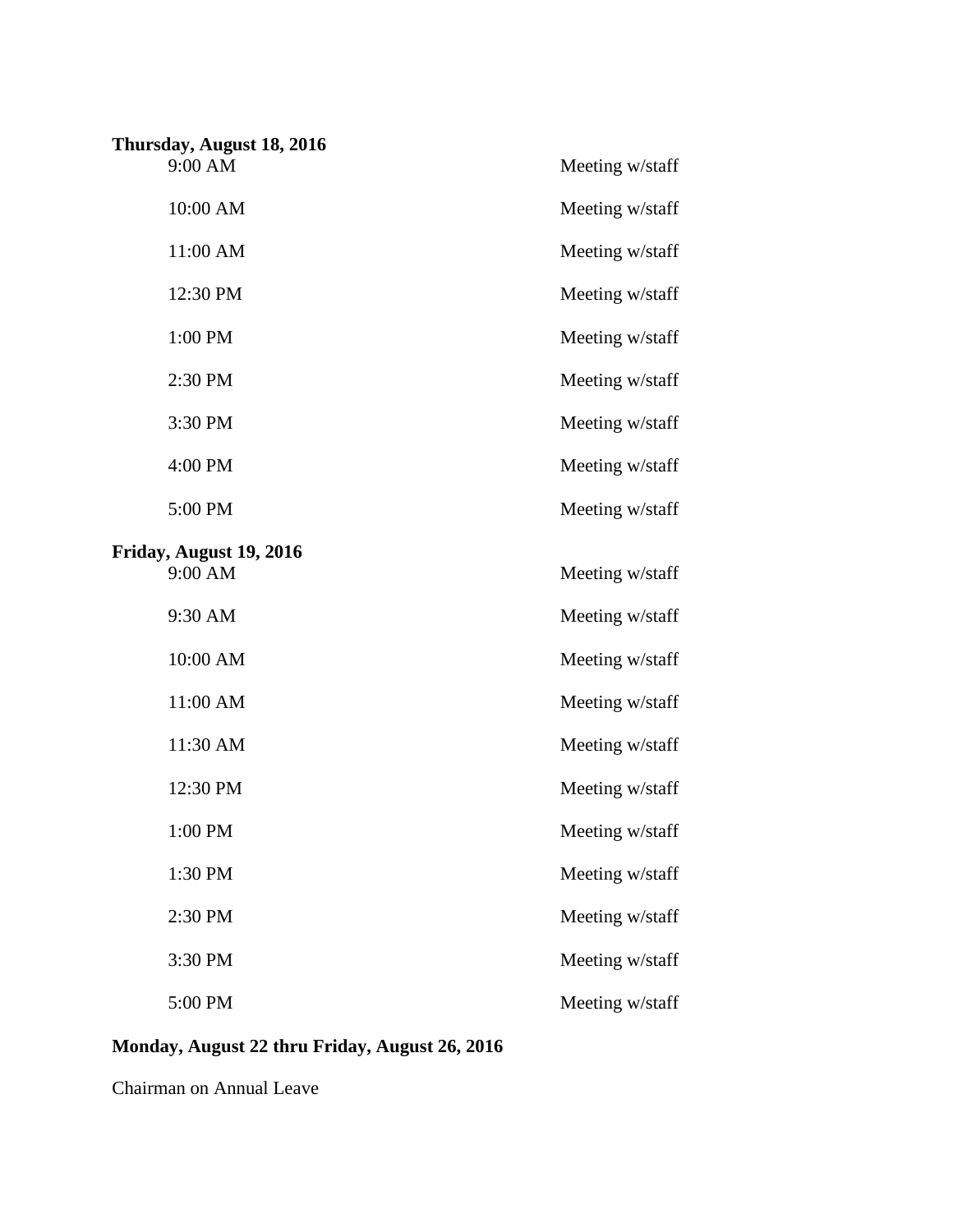| Monday, August 29, 2016    |                                           |
|----------------------------|-------------------------------------------|
| 9:00 AM                    | Meeting w/staff                           |
| 9:30 AM                    | Meeting w/staff                           |
| 10:30 AM                   | Meeting w/staff                           |
| 12:00 PM                   | Lunch w/John Walsh,<br>McKinsey & Company |
| 1:00 PM                    | Meeting w/staff                           |
| 2:00 PM                    | Meeting w/staff                           |
| 4:30 PM                    | Meeting w/staff                           |
| 5:00 PM                    | Meeting w/staff                           |
| Tuesday, August 30, 2016   |                                           |
| 8:30 AM                    | Meeting w/staff                           |
| 10:30 AM                   | <b>Attend QBP Press Conference</b>        |
| 11:30 AM                   | Meeting w/staff                           |
| 1:30 PM                    | Meeting w/staff                           |
| 2:00 PM                    | Meeting w/staff                           |
| 4:00 PM                    | Meeting w/staff                           |
| 5:00 PM                    | Meeting w/staff                           |
| 5:30 PM                    | Meeting w/staff                           |
| Wednesday, August 31, 2016 |                                           |
| 9:30 AM                    | Meeting w/staff                           |
| 10:00 AM                   | Meeting w/staff                           |
| 11:00 AM                   | Meeting w/staff                           |
| 2:00 PM                    | Meeting w/FDIC Vice Chairman<br>Hoenig    |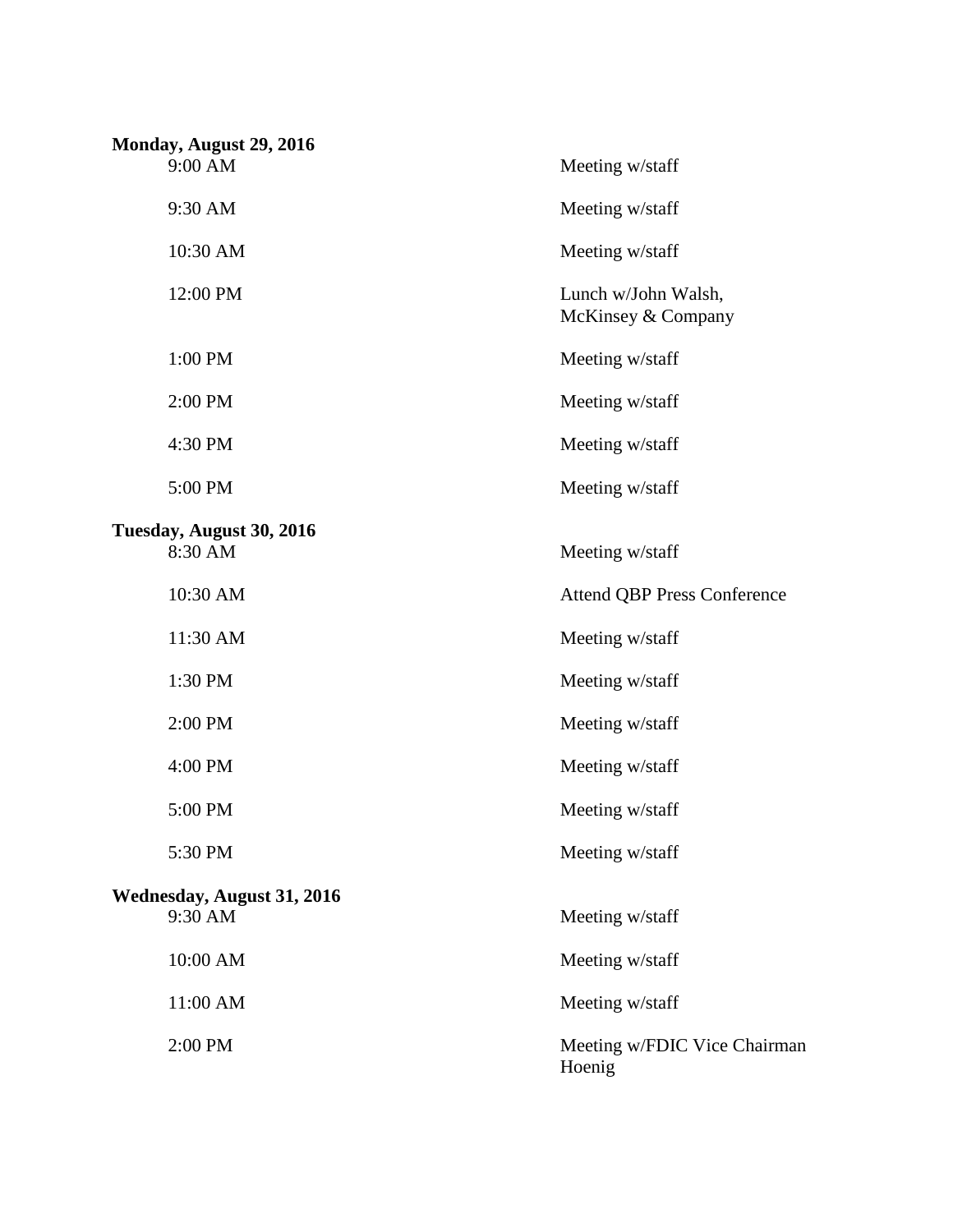| 3:00 PM | Meeting w/staff |
|---------|-----------------|
| 4:30 PM | Meeting w/staff |
| 5:00 PM | Meeting w/staff |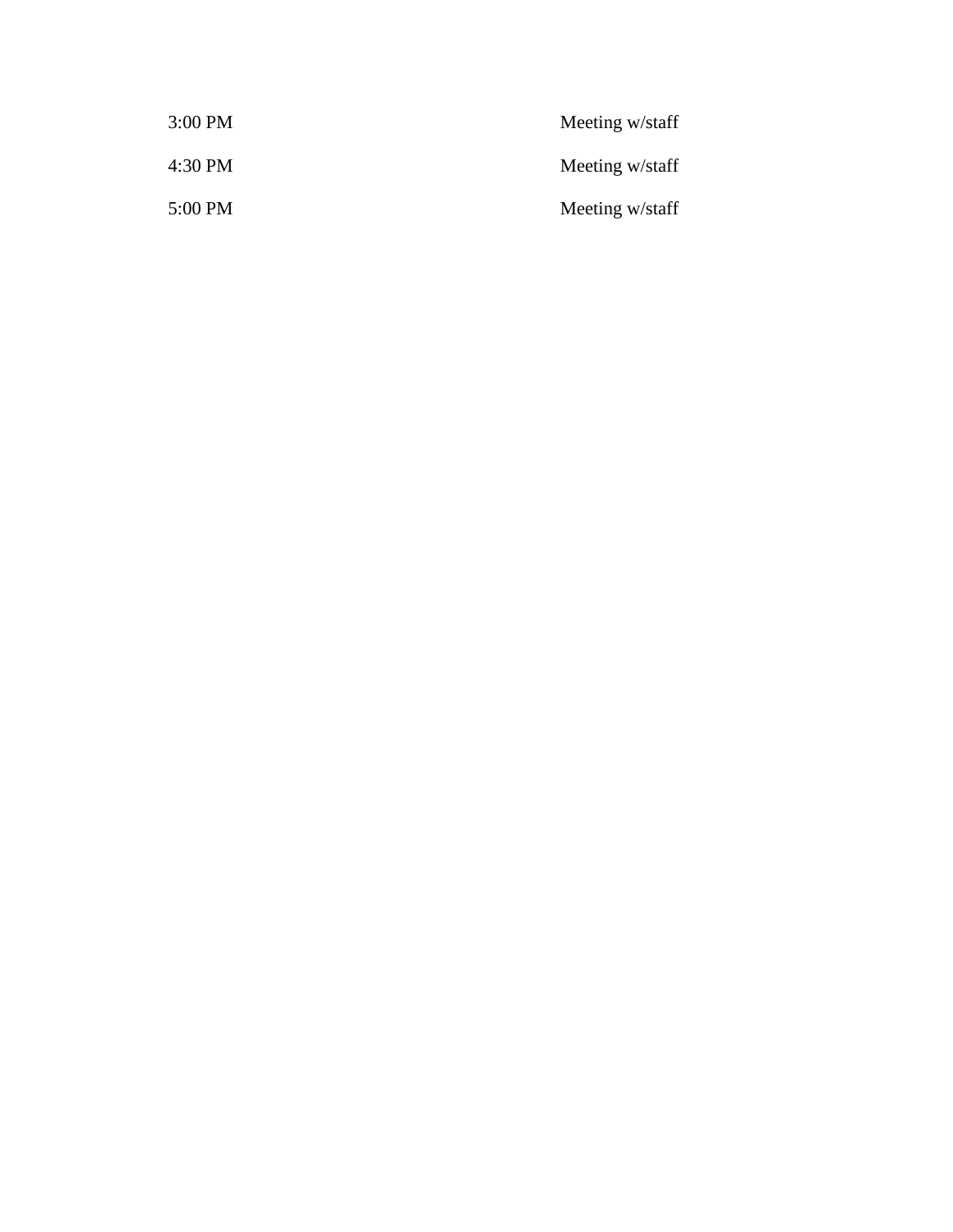### **Chairman's Schedule September 2016**

| Thursday, September 1, 2016 |                                                                             |
|-----------------------------|-----------------------------------------------------------------------------|
| 9:30 AM                     | Meeting w/staff                                                             |
| 10:30 AM                    | Meeting w/staff                                                             |
| 11:30 AM                    | Meeting w/staff                                                             |
| 12:00 PM                    | Lunch w/FRB Governor Tarullo,<br>and OCC Comptroller Curry                  |
| 2:00 PM                     | Meeting w/staff                                                             |
| 2:30 PM                     | Meeting w/staff                                                             |
| 4:30 PM                     | Meeting w/staff                                                             |
| Friday, September 2, 2016   |                                                                             |
| 9:30 AM                     | Meeting w/staff                                                             |
| 10:00 AM                    | Meeting w/staff                                                             |
| 11:00 AM                    | Meeting w/staff                                                             |
| 11:30 AM                    | Meeting w/staff                                                             |
| 12:00 PM                    | Lunch with Rob Nichols, President<br>& CEO, American Bankers<br>Association |
| 1:30 PM                     | Meeting w/staff                                                             |
| 2:00 PM                     | Meeting w/staff                                                             |
| 2:30 PM                     | Meeting w/staff                                                             |
| 3:30 PM                     | Meeting w/staff                                                             |
| Tuesday, September 6, 2016  |                                                                             |
| 8:30 AM                     | Meeting w/staff                                                             |
| 9:00 AM                     | Meeting w/staff                                                             |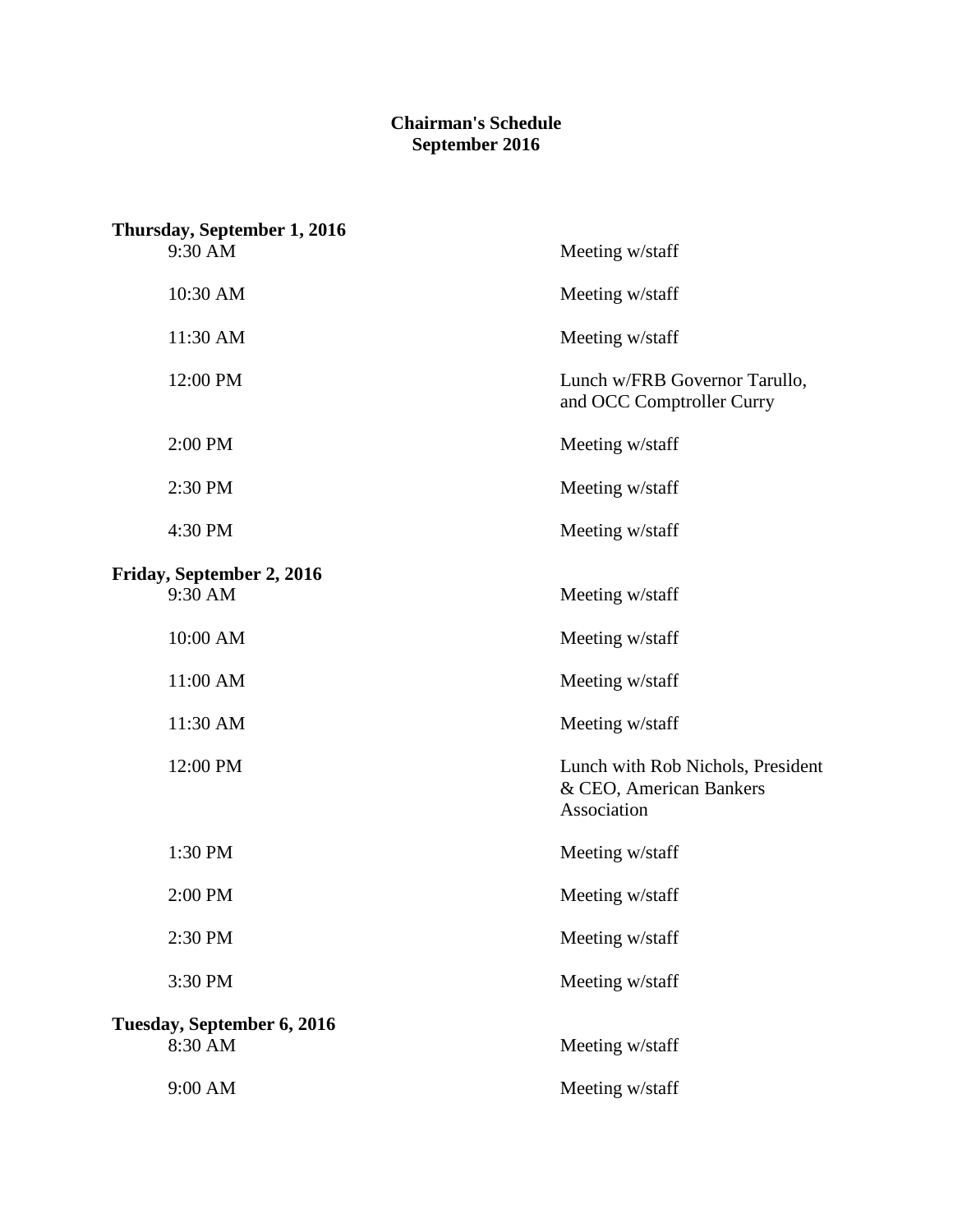| 9:30 AM                                        | Meeting w/staff                                                                                                   |
|------------------------------------------------|-------------------------------------------------------------------------------------------------------------------|
| 10:30 AM                                       | Meeting w/staff                                                                                                   |
| 12:00 PM                                       | Lunch w/NCUA Chairman Rick<br>Metsger                                                                             |
| 1:00 PM                                        | Meeting w/staff                                                                                                   |
| 2:30 PM                                        | Meeting w/staff                                                                                                   |
| 4:00 PM                                        | Meeting w/staff                                                                                                   |
| 4:30 PM                                        | Meeting w/staff                                                                                                   |
| <b>Wednesday, September 7, 2016</b><br>8:30 AM | <b>Attend FDIC Systemic Resolution</b><br><b>Implementation Title II Operational</b><br>Exercise                  |
| 4:30 PM                                        | Meeting w/staff                                                                                                   |
| 5:00 PM                                        | Meeting w/staff                                                                                                   |
| Thursday, September 8, 2016<br>9:00 AM         | Meeting w/staff                                                                                                   |
| 11:00 AM                                       | Meeting w/staff                                                                                                   |
| 12:00 PM                                       | Meeting w/staff                                                                                                   |
| 1:30 PM                                        | <b>Remarks - FDIC Center for Financial</b><br>Research 16 <sup>th</sup> Annual Bank<br><b>Research Conference</b> |
| 3:30 PM                                        | Meeting w/Senator Richard Shelby,<br><b>Russell Senate Office Building</b>                                        |
| 4:30 PM                                        | Meeting w/staff                                                                                                   |
| Friday, September 9, 2016<br>10:30 AM          | Meeting w/staff                                                                                                   |
| 11:30 AM                                       | Meeting w/staff                                                                                                   |
|                                                |                                                                                                                   |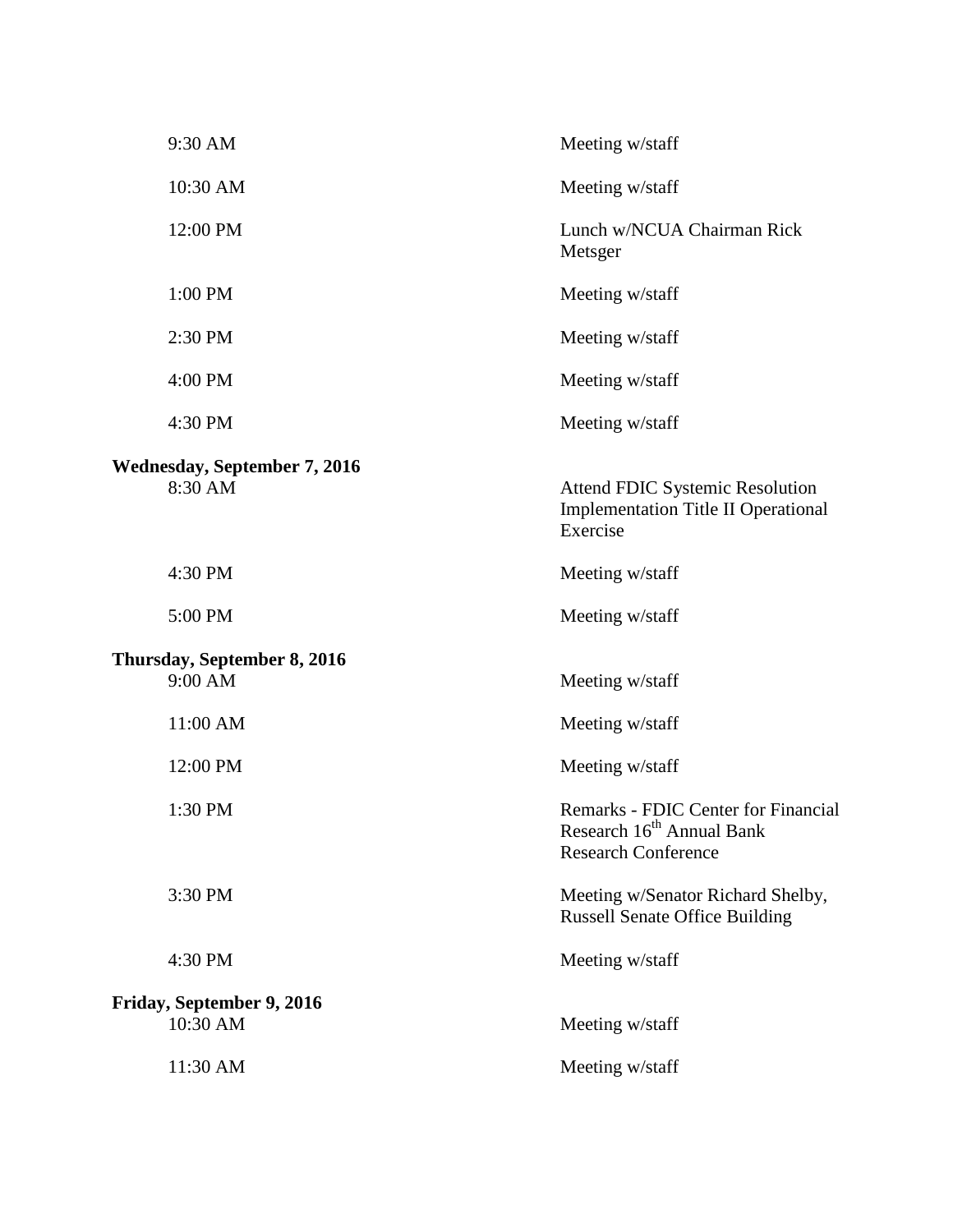| 1:00 PM                                         | Meeting w/Marcus Stanley,<br><b>Americans for Financial Reform</b>                                              |
|-------------------------------------------------|-----------------------------------------------------------------------------------------------------------------|
| 2:00 PM                                         | Meeting w/staff                                                                                                 |
| 2:30 PM                                         | Meeting w/staff                                                                                                 |
| 3:00 PM                                         | Meeting w/staff                                                                                                 |
| 3:30 PM                                         | Meeting w/staff                                                                                                 |
| 4:30 PM                                         | Meeting w/staff                                                                                                 |
| <b>Monday, September 12, 2016</b><br>6:00 PM    | Meeting w/Jaime Dimon/CEO,<br>Matt Zames/COO, Marianne Lake/<br>CFO and Stacy Friedman/GC,<br>J.P. Morgan Chase |
| Tuesday, September 13, 2016<br>9:00 AM          | Host: Mississippi Bankers Visit                                                                                 |
| 10:00 AM                                        | Meeting w/staff                                                                                                 |
| 10:30 AM                                        | Meeting w/staff                                                                                                 |
| 11:30 AM                                        | Lunch w/ICBA Regulation Review<br>Committee                                                                     |
| 3:00 PM                                         | Meeting w/Congresswoman Maxine<br>Waters, Rayburn House                                                         |
| 4:00 PM                                         | Meeting w/staff                                                                                                 |
| 4:30 PM                                         | Meeting w/staff                                                                                                 |
| <b>Wednesday, September 14, 2016</b><br>8:30 AM | Remarks - 2016 FDIC Financial<br><b>Crimes Conference</b>                                                       |
| 9:30 AM                                         | Meeting w/staff                                                                                                 |
| 10:00 AM                                        | Meeting w/staff                                                                                                 |
| 11:30 AM                                        | Meeting w/staff                                                                                                 |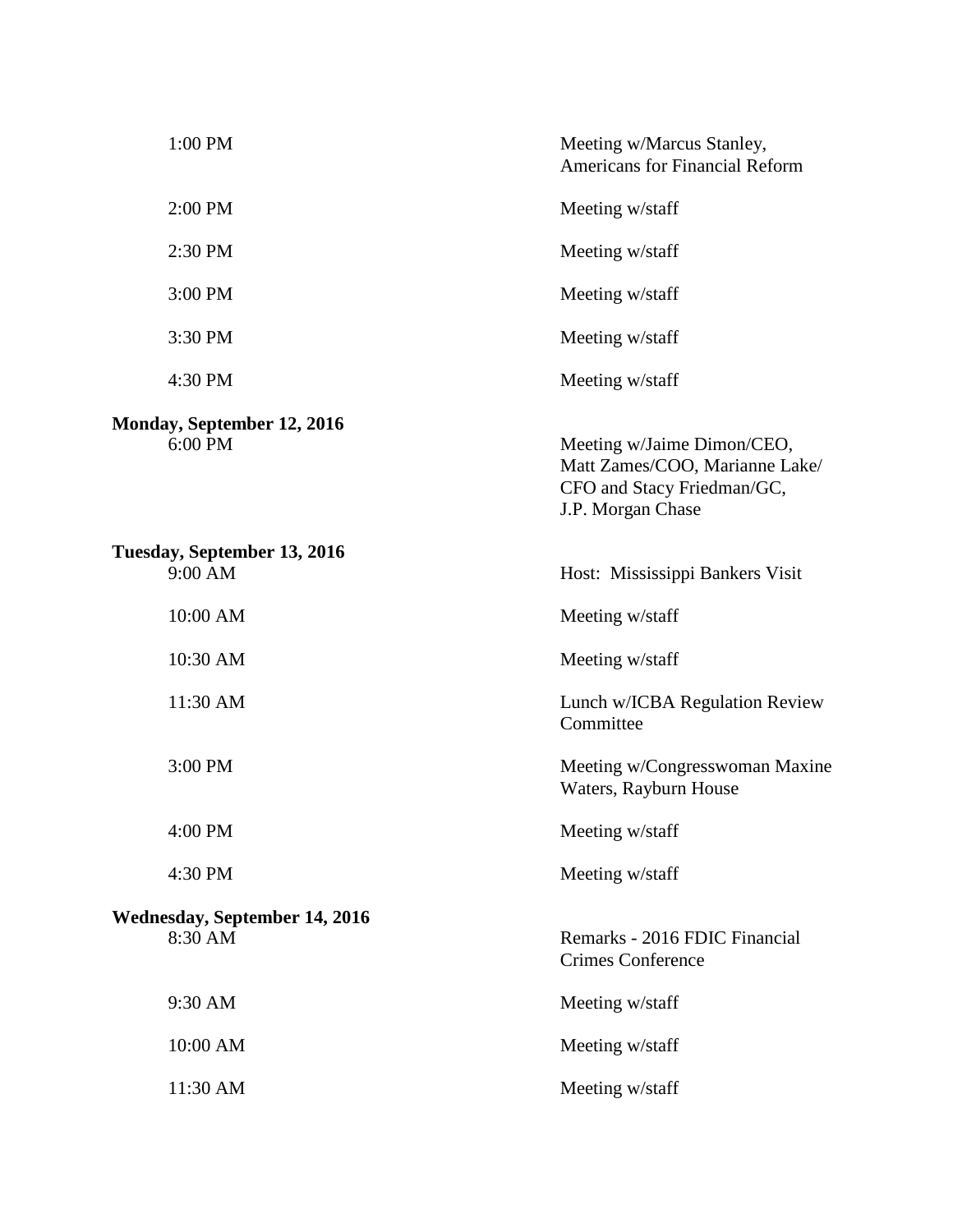| 1:00 PM                                 | Meeting w/staff                                                  |
|-----------------------------------------|------------------------------------------------------------------|
| 1:30 PM                                 | Meeting w/staff                                                  |
| 3:15 PM                                 | Meeting w/Senator Sherrod Brown,<br>Hart Senate Office Building  |
| 4:30 PM                                 | Meeting w/staff                                                  |
| Thursday, September 15, 2016<br>9:00 AM | WE Steering Committee meeting                                    |
| 10:30 AM                                | Host: Multi-State Bankers Visit                                  |
| 12:00 PM                                | Meeting w/staff                                                  |
| 1:00 PM                                 | Lunch w/Senator Elizabeth Warren,<br>Hart Senate Office Building |
| 2:30 PM                                 | Meeting w/staff                                                  |
| 3:30 PM                                 | Meeting w/staff                                                  |
| 5:00 PM                                 | Meeting w/Judge Shelly Chapman                                   |
| Friday, September 16, 2016<br>10:00 AM  | Meeting w/staff                                                  |
| 10:30 AM                                | Meeting w/staff                                                  |
| 12:00 PM                                | Meeting w/staff                                                  |
| 12:30 PM                                | Meeting w/staff                                                  |
| 1:30 PM                                 | Meeting w/staff                                                  |
| 2:00 PM                                 | Meeting w/staff                                                  |
| 3:00 PM                                 | Meeting w/staff                                                  |
| 3:30 PM                                 | Meeting w/staff                                                  |
| 4:00 PM                                 | Meeting w/staff                                                  |
| 5:00 PM                                 | Meeting w/staff                                                  |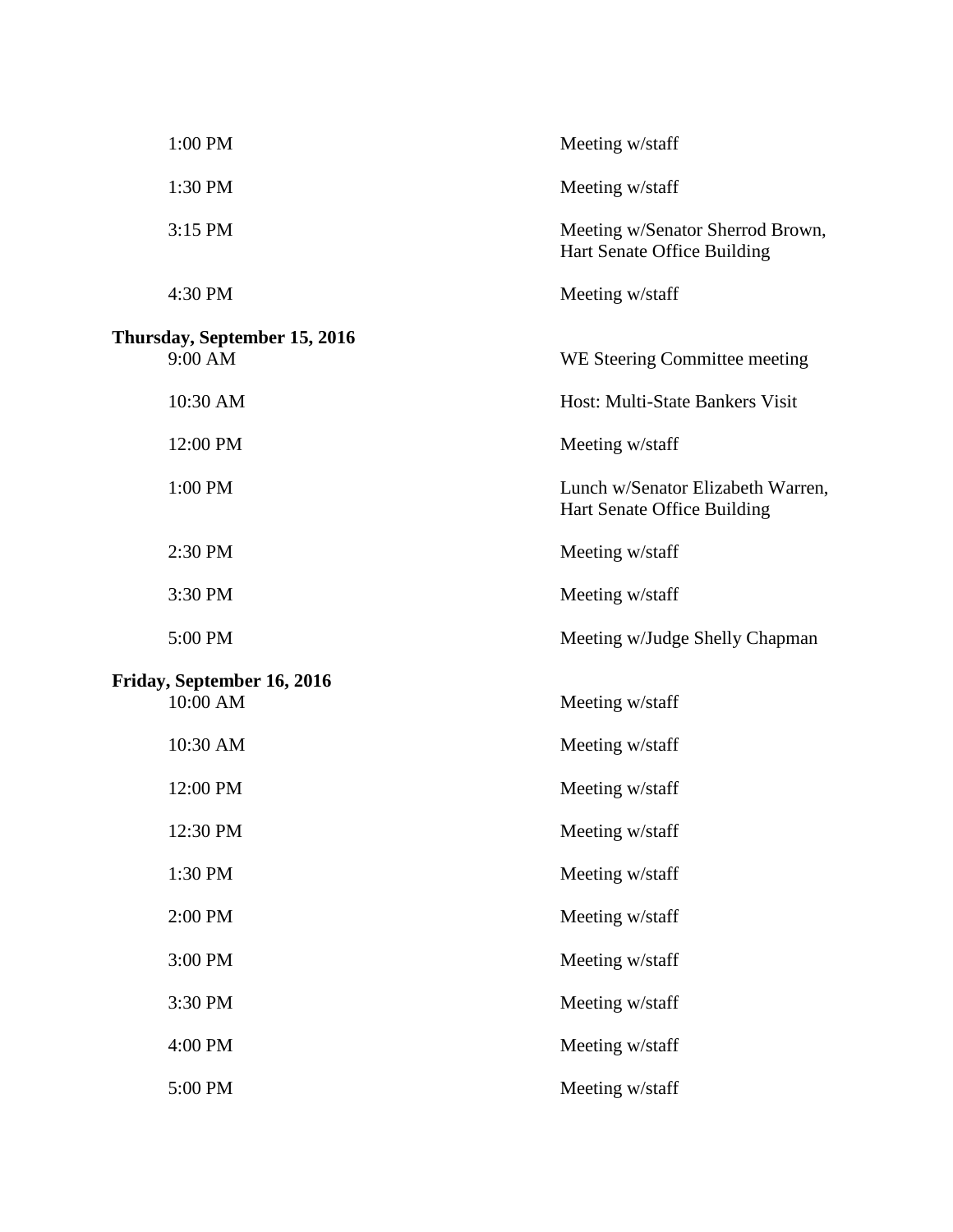| Monday, September 19, 2016           |                                                                           |  |  |
|--------------------------------------|---------------------------------------------------------------------------|--|--|
| 9:00 AM                              | Meeting w/staff                                                           |  |  |
| 9:30 AM                              | Meeting w/staff                                                           |  |  |
| 10:30 AM                             | Meeting w/staff                                                           |  |  |
| 11:00 AM                             | Meeting w/staff                                                           |  |  |
| 12:30 PM                             | Meeting w/staff                                                           |  |  |
| 4:30 PM                              | Meeting w/staff                                                           |  |  |
| 5:00 PM                              | Meeting w/staff                                                           |  |  |
| Tuesday, September 20, 2016          |                                                                           |  |  |
| 9:00 AM                              | Meeting w/staff                                                           |  |  |
| 10:00 AM                             | Meeting w/staff                                                           |  |  |
| 11:00 AM                             | Meeting w/staff                                                           |  |  |
| 11:30 AM                             | Meeting w/FDIC Vice Chairman<br>Hoenig                                    |  |  |
| 1:30 PM                              | Meeting w/staff                                                           |  |  |
| 3:30 PM                              | <b>Board of Directors Meeting</b>                                         |  |  |
| 5:30 PM                              | Meeting w/CFPB Director Cordray                                           |  |  |
| <b>Wednesday, September 21, 2016</b> |                                                                           |  |  |
| 9:00 AM                              | Host: Florida Bankers Visit                                               |  |  |
| 10:00 AM                             | Meeting w/staff                                                           |  |  |
| 11:00 AM                             | Host: Arkansas Bankers Visit                                              |  |  |
| 12:30 PM                             | Meeting w/staff                                                           |  |  |
| 1:00 PM                              | Meeting w/staff                                                           |  |  |
| 3:00 PM                              | Meeting w/Senator Richard Shelby<br><b>Russell Senate Office Building</b> |  |  |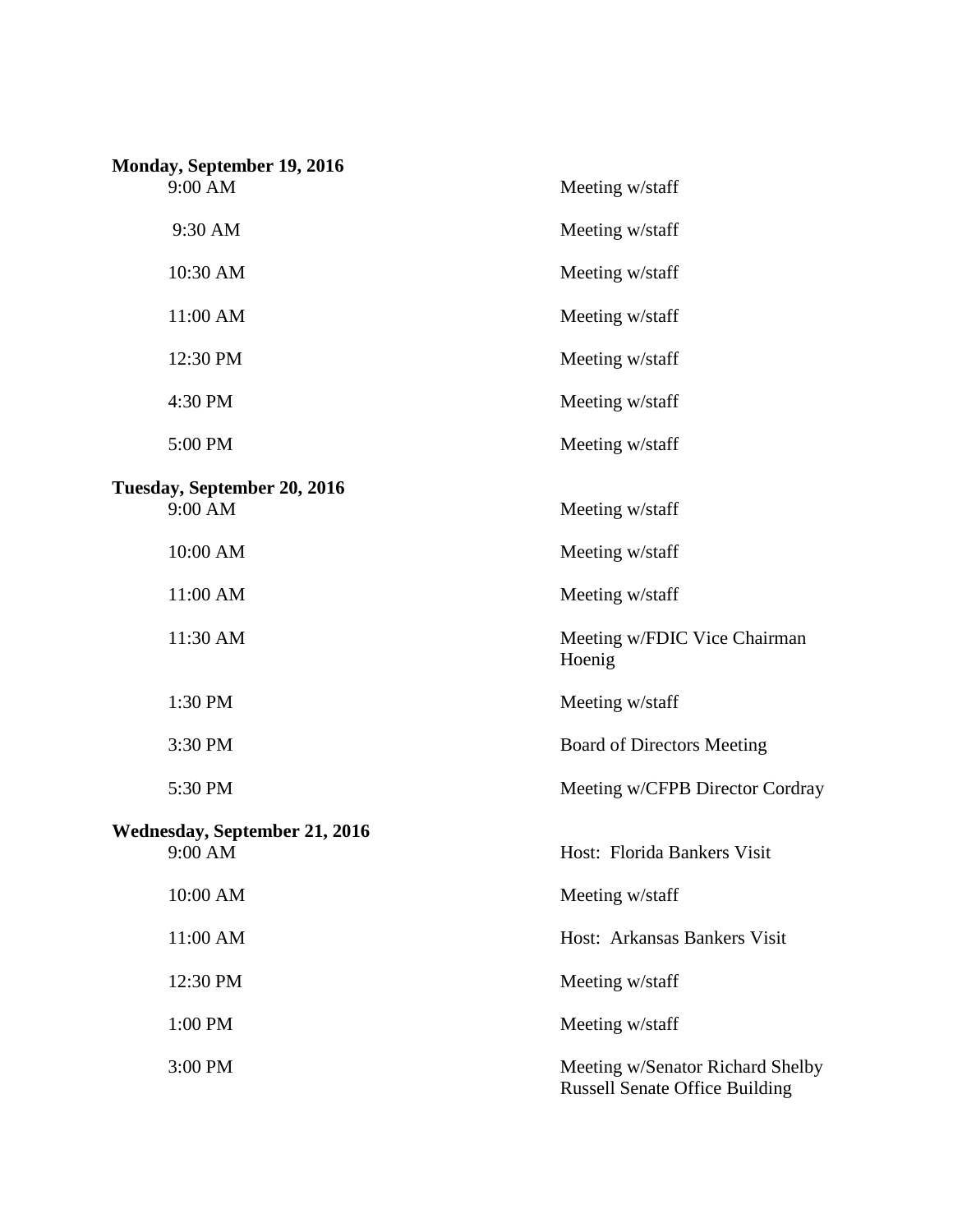| 4:00 PM                                 | Meeting w/staff                                                           |
|-----------------------------------------|---------------------------------------------------------------------------|
| 5:00 PM                                 | Meeting w/staff                                                           |
| Thursday, September 22, 2016<br>9:00 AM | Meeting w/staff                                                           |
| 10:00 AM                                | Meeting w/staff                                                           |
| 11:30 AM                                | Meeting w/staff                                                           |
| 12:30 PM                                | Meeting w/staff                                                           |
| 1:30 PM                                 | Meeting w/staff                                                           |
| 2:00 PM                                 | Meeting w/staff                                                           |
| 2:30 PM                                 | Meeting w/staff                                                           |
| 4:00 PM                                 | Attend FSOC Principals Meeting,<br><b>US Treasury</b>                     |
| Friday, September 23, 2016<br>8:30 AM   | Meeting w/staff                                                           |
| 9:00 AM                                 | Host: Missouri Bankers Visit                                              |
| 10:15 AM                                | Meeting w/staff                                                           |
| 11:15 AM                                | Meeting w/staff                                                           |
| 12:30 PM                                | Meeting w/staff                                                           |
| 1:00 PM                                 | Meeting w/staff                                                           |
| 3:00 PM                                 | Meeting w/staff                                                           |
| 4:00 PM                                 | Attend José Viñals' Farewell<br>Reception, International<br>Monetary Fund |
| Monday, September 26, 2016              |                                                                           |
| 9:00 AM                                 | Meeting w/staff                                                           |
| 9:30 AM                                 | Meeting w/staff                                                           |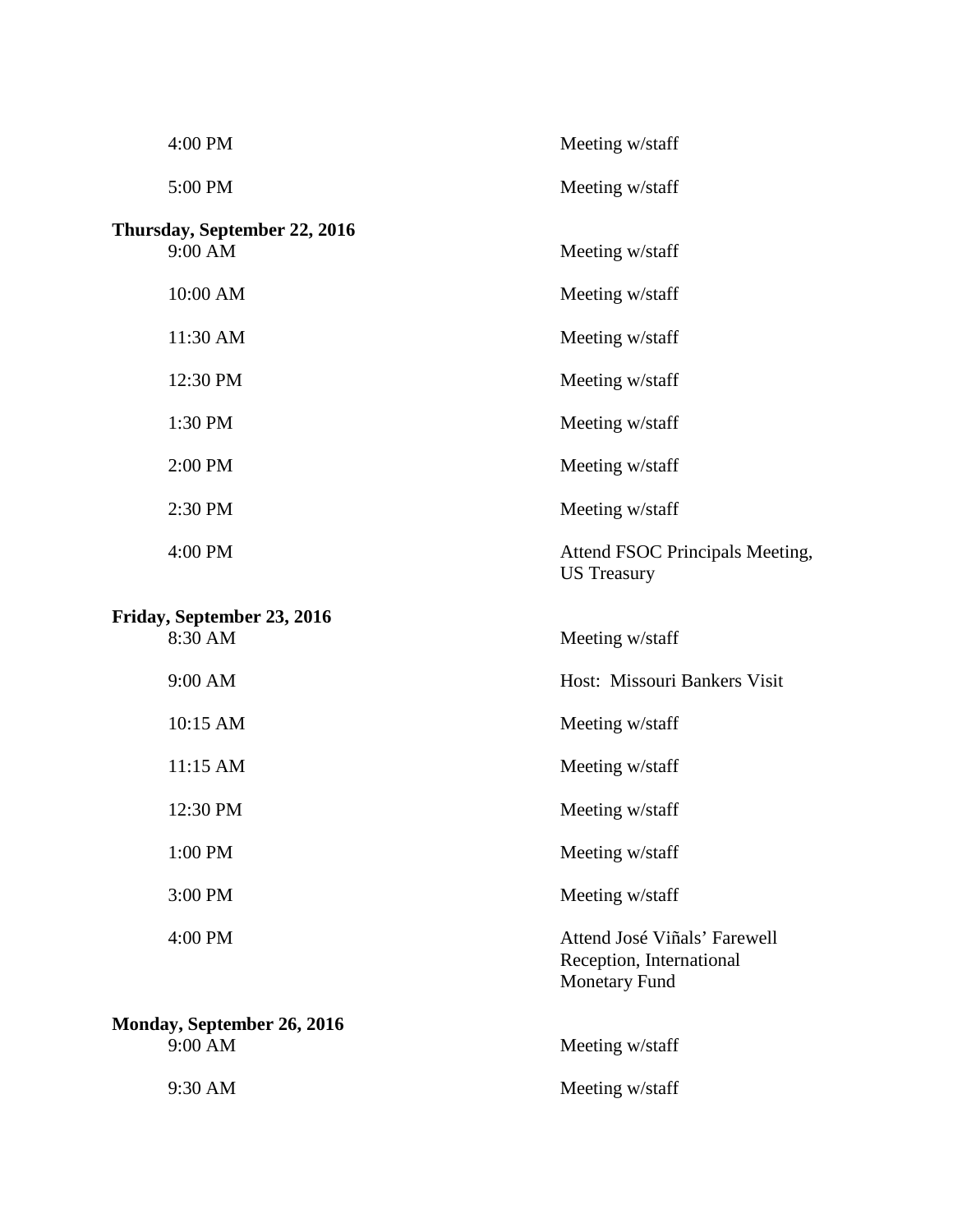| 10:00 AM                               | Meeting w/staff                                                |
|----------------------------------------|----------------------------------------------------------------|
| 10:30 AM                               | Meeting w/staff                                                |
| 11:30 AM                               | Meeting w/staff                                                |
| 12:00 PM                               | Meeting w/staff                                                |
| 1:00 PM                                | Meeting w/staff                                                |
| 1:30 PM                                | Meeting w/staff                                                |
| 2:30 PM                                | Meeting w/staff                                                |
| 4:00 PM                                | Host: Indiana Bankers Visit                                    |
| 5:00 PM                                | Meeting w/staff                                                |
|                                        |                                                                |
| Tuesday, September 27, 2016<br>8:30 AM | Meeting w/staff                                                |
| 10:00 AM                               | Attend FFIEC Meeting, FRB                                      |
| 1:00 PM                                | Meeting w/staff                                                |
| 2:00 PM                                | Meeting w/FDIC Vice Chairman<br>Hoenig                         |
| 3:00 PM                                | Meeting w/Gerald Hassell, Chairman<br>& CEO, BNY Mellon        |
| 4:00 PM                                | Meeting w/staff                                                |
| Wednesday, September 28, 2016          |                                                                |
| 9:00 AM                                | Meeting w/staff                                                |
| 10:00 AM                               | Meeting w/staff                                                |
| 11:00 AM                               | Host: CT/MA/RI Bankers Visit                                   |
| 12:00 PM                               | Lunch meeting w/Sarah Raskin,<br>Deputy Secretary, US Treasury |
| 1:30 PM                                | Meeting w/staff                                                |